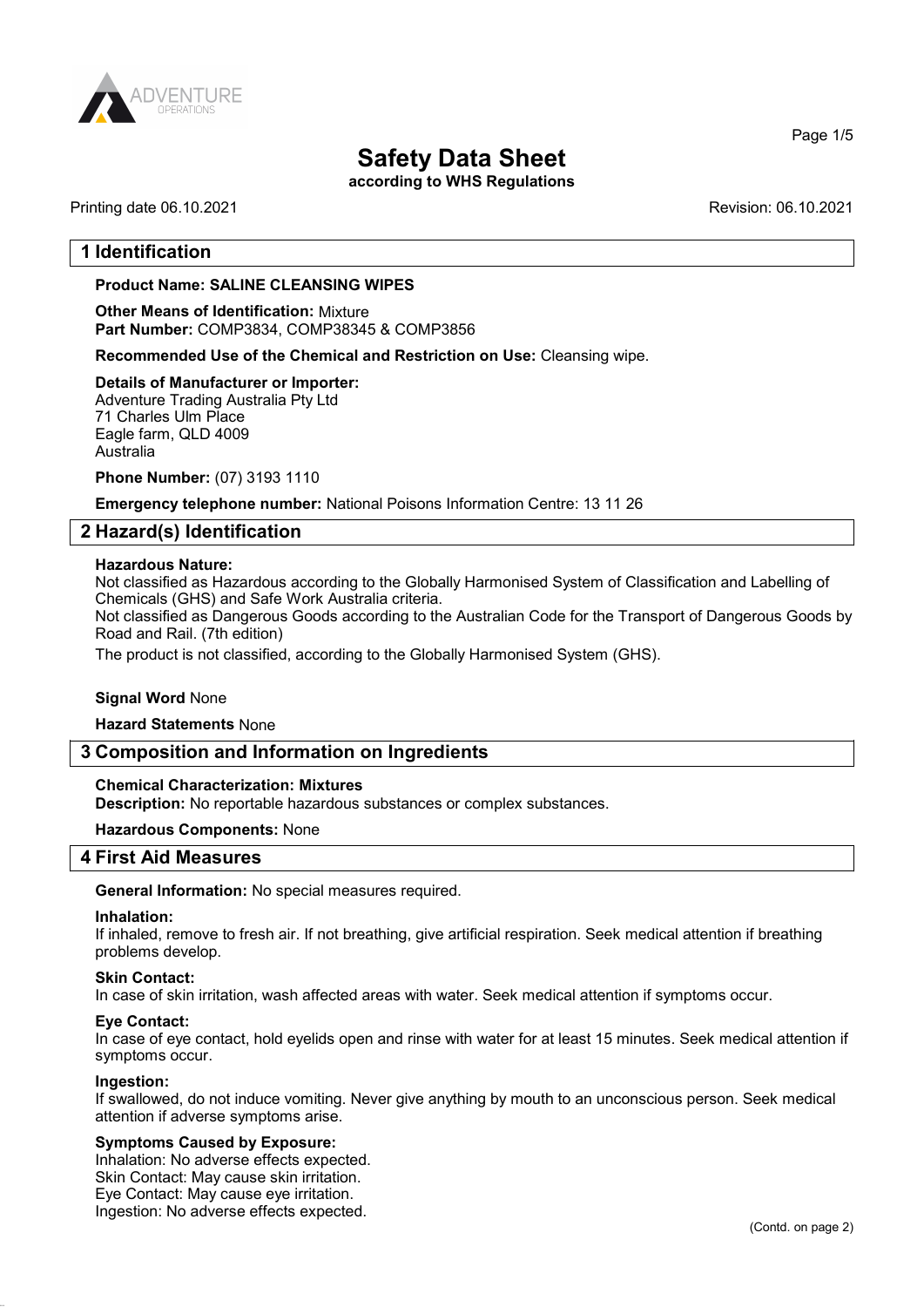according to WHS Regulations

Printing date 06.10.2021 Revision: 06.10.2021

Product Name: SALINE CLEANSING WIPES

(Contd. of page 1)

## 5 Fire Fighting Measures

Suitable Extinguishing Media: Water fog, foam, dry chemical or carbon dioxide.

#### Specific Hazards Arising from the Chemical:

Hazardous combustion products include irritating fumes.

Product is not flammable.

Containers close to fire should be removed if safe to do so. Use water spray to cool fire exposed containers. Minimise run-off from fire fighting measures entering drains and water courses.

#### Special Protective Equipment and Precautions for Fire Fighters:

When fighting a major fire wear self-contained breathing apparatus and protective equipment.

### 6 Accidental Release Measures

#### Personal Precautions, Protective Equipment and Emergency Procedures:

Wear suitable respiratory protection and protective clothing. Evacuate all non-essential personnel from affected area. Do not breathe vapours. Avoid skin contact. Ensure adequate ventilation.

#### Environmental Precautions:

In the event of a major spill, prevent spillage from entering drains or water courses.

#### Methods and Materials for Containment and Cleaning Up:

Stop leak if safe to do so and pick up spilt product and place in suitable containers for disposal. Absorb any liquid spill with sand, earth, vermiculite or some other absorbent material. Collect the spilt material and place into a suitable container for disposal.

## 7 Handling and Storage

#### Precautions for Safe Handling:

Use of safe work practices are recommended to avoid eye or skin contact and inhalation of vapours. Food, beverages and tobacco products should not be stored or consumed where this material is in use. Always wash hands before smoking, eating, drinking or using the toilet. Wash contaminated clothing and other protective equipment before storage or re-use.

#### Conditions for Safe Storage:

Store in a cool, dry and well ventilated area. Keep container tightly closed when not in use. Protect from direct sunlight and extreme temperatures. Protect containers from physical damage.

## 8 Exposure Controls and Personal Protection

#### Exposure Standards:

The product does not contain any relevant quantities of materials with critical values that have to be monitored at the workplace.

Engineering Controls: Natural ventilation should be adequate under normal use conditions.

Respiratory Protection: Respiratory protection is not required under normal use conditions.

**Skin Protection:** Skin protection is not required under normal use conditions.

Eye and Face Protection: Eye protection is not required under normal use conditions.

## 9 Physical and Chemical Properties

Appearance: Colour: White Odour: Odourless

Form: **Non-woven fabric impregnated with a colourless liquid.** Non-woven fabric impregnated with a colourless liquid. **Odour Threshold:** No information available

#### Page 2/5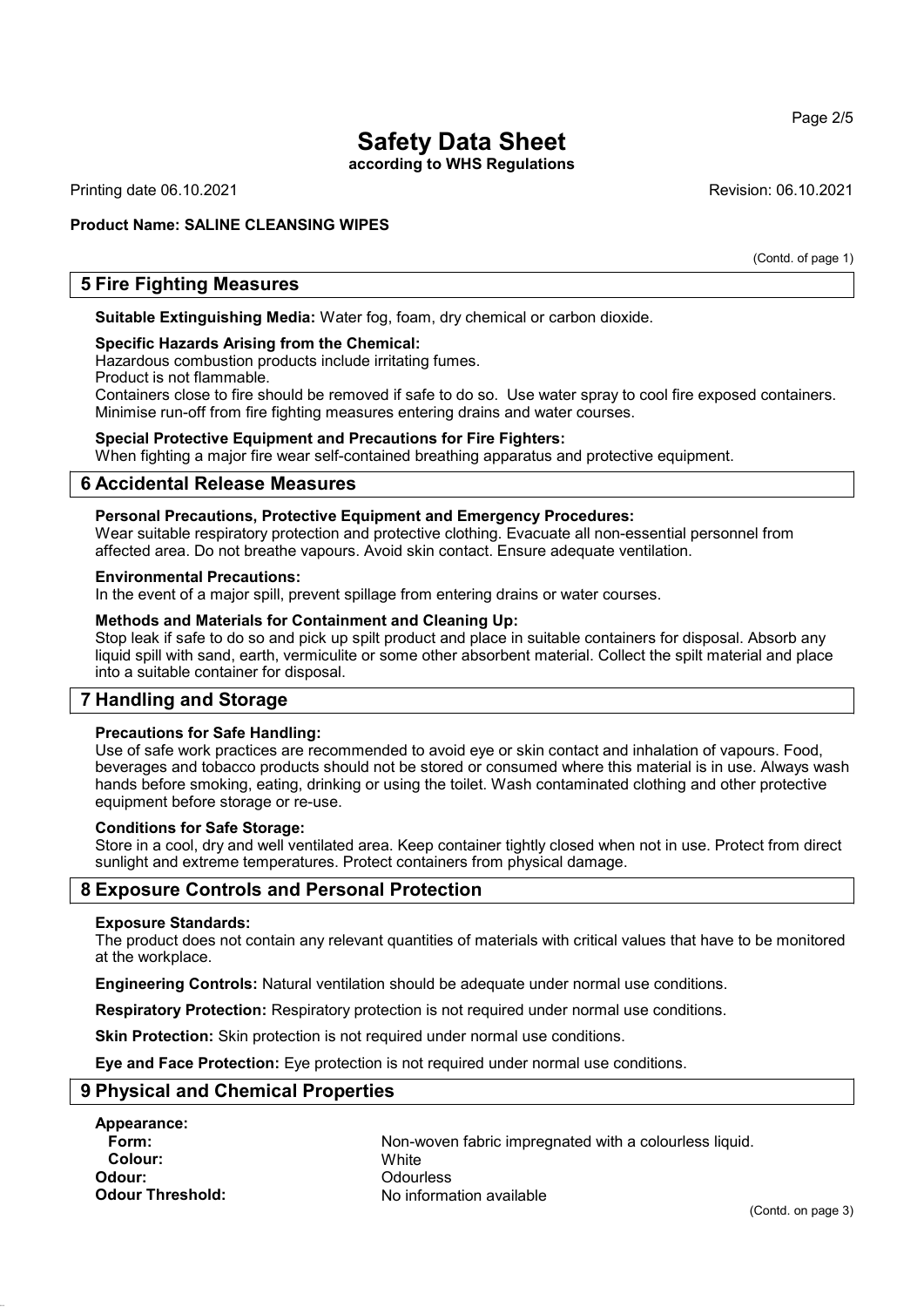according to WHS Regulations

Printing date 06.10.2021 Revision: 06.10.2021

### Product Name: SALINE CLEANSING WIPES

**pH-Value:** No information available Melting point/freezing point: No information available Initial Boiling Point/Boiling Range: 85 °C Flash Point: 400 - 500 °C **Flammability:** Not flammable Ignition Temperature 340 - 400 °C Auto-ignition Temperature: Not applicable **Decomposition Temperature:** No information available Explosion Limits: Lower: Not applicable Upper: Not applicable Vapour Pressure: No information available Relative Density: 0.91 - 0.94 Vapour Density: Vapour Density: No information available Evaporation Rate: Transpirable Solubility in Water: Completely miscible Partition Coefficient (n-octanol/water): No information available **Viscosity:** No information available

## 10 Stability and Reactivity

Possibility of Hazardous Reactions: Hazardous polymerisation will not occur.

Chemical Stability: Stable at ambient temperature and under normal conditions of storage and use.

Conditions to Avoid: Extreme temperatures and direct sunlight.

Incompatible Materials: No further relevant information available.

Hazardous Decomposition Products: Irritating fumes.

## 11 Toxicological Information

| Toxicity:                                     |      |                                                       |
|-----------------------------------------------|------|-------------------------------------------------------|
| LD50/LC50 Values Relevant for Classification: |      |                                                       |
| CAS: 7647-14-5 Sodium chloride                |      |                                                       |
| Oral                                          | LD50 | 3550 mg/kg (rat)                                      |
| Dermal                                        | LD50 | 10000 mg/kg (rabbit)                                  |
|                                               |      | Inhalation $ LG50/1 h $ 42000 mg/m <sup>3</sup> (rat) |

#### Acute Health Effects

Inhalation: No adverse health effects expected. Skin: May cause skin irritation. Eye: May cause eye irritation. Ingestion: No adverse health effects expected.

Skin Corrosion / Irritation: Based on classification principles, the classification criteria are not met.

Serious Eye Damage / Irritation: Based on classification principles, the classification criteria are not met.

Respiratory or Skin Sensitisation: Based on classification principles, the classification criteria are not met.

Germ Cell Mutagenicity: Based on classification principles, the classification criteria are not met.

Carcinogenicity: This product does NOT contain any IARC listed chemicals.

Reproductive Toxicity: Based on classification principles, the classification criteria are not met.

### Page 3/5

(Contd. of page 2)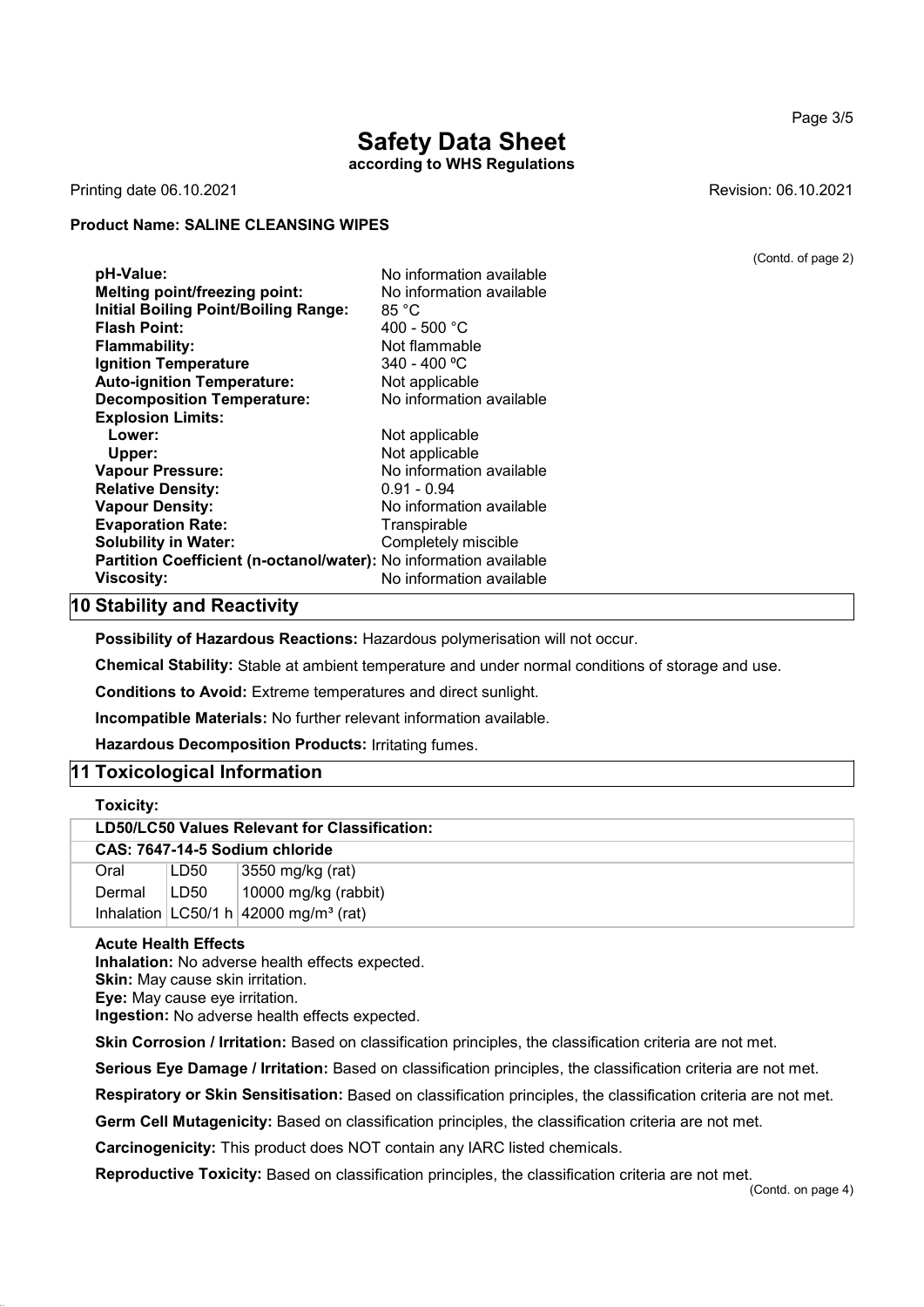Page 4/5

## Safety Data Sheet

according to WHS Regulations

Printing date 06.10.2021 Revision: 06.10.2021

## Product Name: SALINE CLEANSING WIPES

(Contd. of page 3)

#### Specific Target Organ Toxicity (STOT) - Single Exposure: Based on classification principles, the classification criteria are not met.

Specific Target Organ Toxicity (STOT) - Repeated Exposure: Based on classification principles, the classification criteria are not met.

Aspiration Hazard: Based on classification principles, the classification criteria are not met.

Chronic Health Effects: No information available

Existing Conditions Aggravated by Exposure: No information available

## 12 Ecological Information

#### Ecotoxicity:

## Aquatic toxicity:

#### CAS: 7647-14-5 Sodium chloride

LC50/48 h  $1661$  mg/L (daphnia)

LC50/96 h  $5840$  mg/L (bluegill)

Sodium chloride NOEC/7 day: 1500 mg/L (daphnia).

Persistence and Degradability: No data available on finished product.

Bioaccumulative Potential: No data available on finished product.

Mobility in Soil: No data available on finished product.

Other adverse effects: No further relevant information available.

## 13 Disposal Considerations

Disposal Methods and Containers: Dispose according to applicable local and state government regulations.

#### Special Precautions for Landfill or Incineration:

Please consult your state Land Waste Management Authority for more information.

## 14 Transport Information

UN Number Not regulated

Proper Shipping Name Not regulated

Dangerous Goods Class Not regulated

Packing Group: Not regulated

## 15 Regulatory Information

Australian Inventory of Industrial Chemicals:

All ingredients are listed.

Standard for the Uniform Scheduling of Medicines and Poisons (SUSMP) - Poison Schedule: Not a scheduled poison.

## 16 Other Information

#### Date of Preparation or Last Revision: 05.10.2021

Prepared by: MSDS.COM.AU Pty Ltd www.msds.com.au

Abbreviations and acronyms:

GHS: Globally Harmonised System of Classification and Labelling of Chemicals